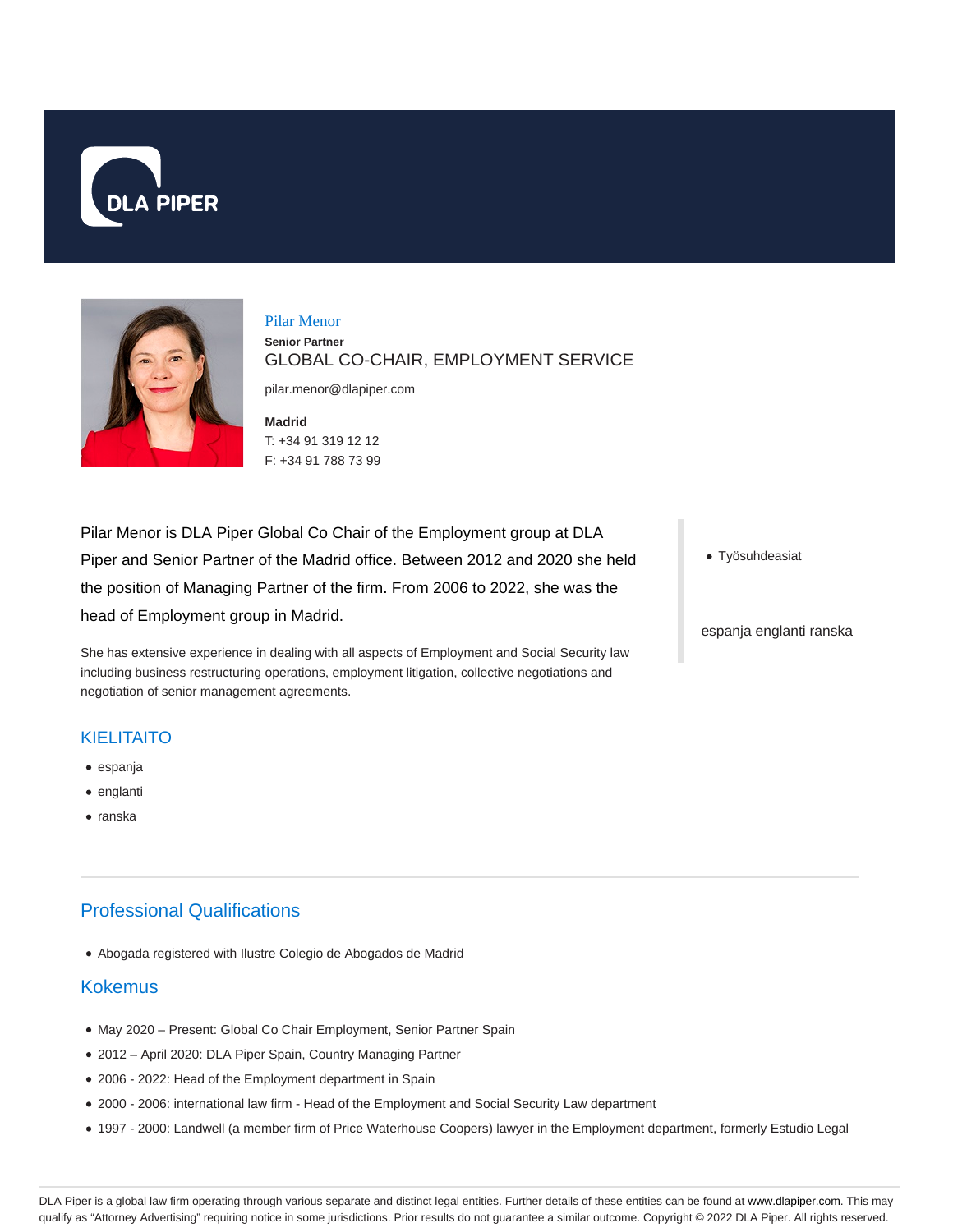Abogados that merged with PWC in 1998

1995 - 1996: Spanish law firm - Lawyer in the Litigation and Employment department

## Tunnustukset

- Chambers Europe recognized continuously from 2006 to 2022 in the higher bands in the Employment practice. Eminent Practitioner – Employment.
- Legal 500 recognized continuously from 2006 to 2022 in the Employment practice, currently as a leading individual.
- The Best Lawyers recognized over the last years, 2008-2022, as one of the best lawyers in Spain for Labour and Employment Law and Employee Benefits Law.
- Iberian Lawyer: Pilar Menor recognised as Labour Lawyer of the Year from 2020, for three years running.
- Iberian Lawyer: Pilar Menor and her team recognised as Law Firm of the Year Social security in 2021.
- Iberian Lawyer: InspiraLaw 2018 2021 Pilar Menor among the 60 most outstanding female lawyers in Iberia.
- Recognised for the fifth consecutive year in Iberian Lawyer's InspiraLaw awards among the 50 most influential and inspiring women in the legal sector in Iberia.
- El Mundo/YoDona recognized among the 500 most influential women in Spain. Ed. 2015 2019.
- The Best Lawyers in Spain 2017 Lawyer of the Year in the area of Employee and Benefits.
- Top 100 Women Leaders in Spain by the ranking of Mujeres & Cía.

### Koulutus

- Universidad a Distancia de Madrid, Spain (UDIMA), degree in Labour relations and Human Resources management
- Harvard Law School, DLA leadership program, 2015
- Harvard Law School, Law and Economics seminar organized by Fundación Rafael del Pino, 2011
- Harvard Business School, DLA leadership program, 2010
- Universidad Complutense de Madrid, Spain, PH studies in the Employment and Social Security Law Department, 1999-2004
- Fundación Universidad-Empresa-UNED, Spain, master in Human Resources Management Specialist, 1996-1997
- Tribunal de la Rota, Rota Lawyer, 1993-1997
- CEU San Pablo (Universidad Complutense de Madrid, Spain), Law Degree, 1990-1995

#### Jäsenyydet

- Madrid Bar Association (Ilustre Colegio de Abogados de Madrid)
- Founder and a member of the executive board, Spanish Forum of Employment Lawyers (FORELAB)
- Member of International Bar Association
- Member of European Employment Lawyers Association
- Member of Women in a Legal World
- Member of Woman Forward Think Tank
- Board Member in the Consejo de Colegios de la Comunidad de Madrid (Council for the Madrid region Lawyers Bar Associations)
- Jury of the annual award for female leader of the year awarded by Aliter Business School in the past, currently by The Madrid Chamber of Commerce and Industry
- DLA Piper representative in the Probono España Foundation and in the Foundation of the Royal Academy of Legislation and Jurisprudence
- Member of the Club Financiero Génova

## DLA Piper memberships

Member of the Diversity and Inclusion Council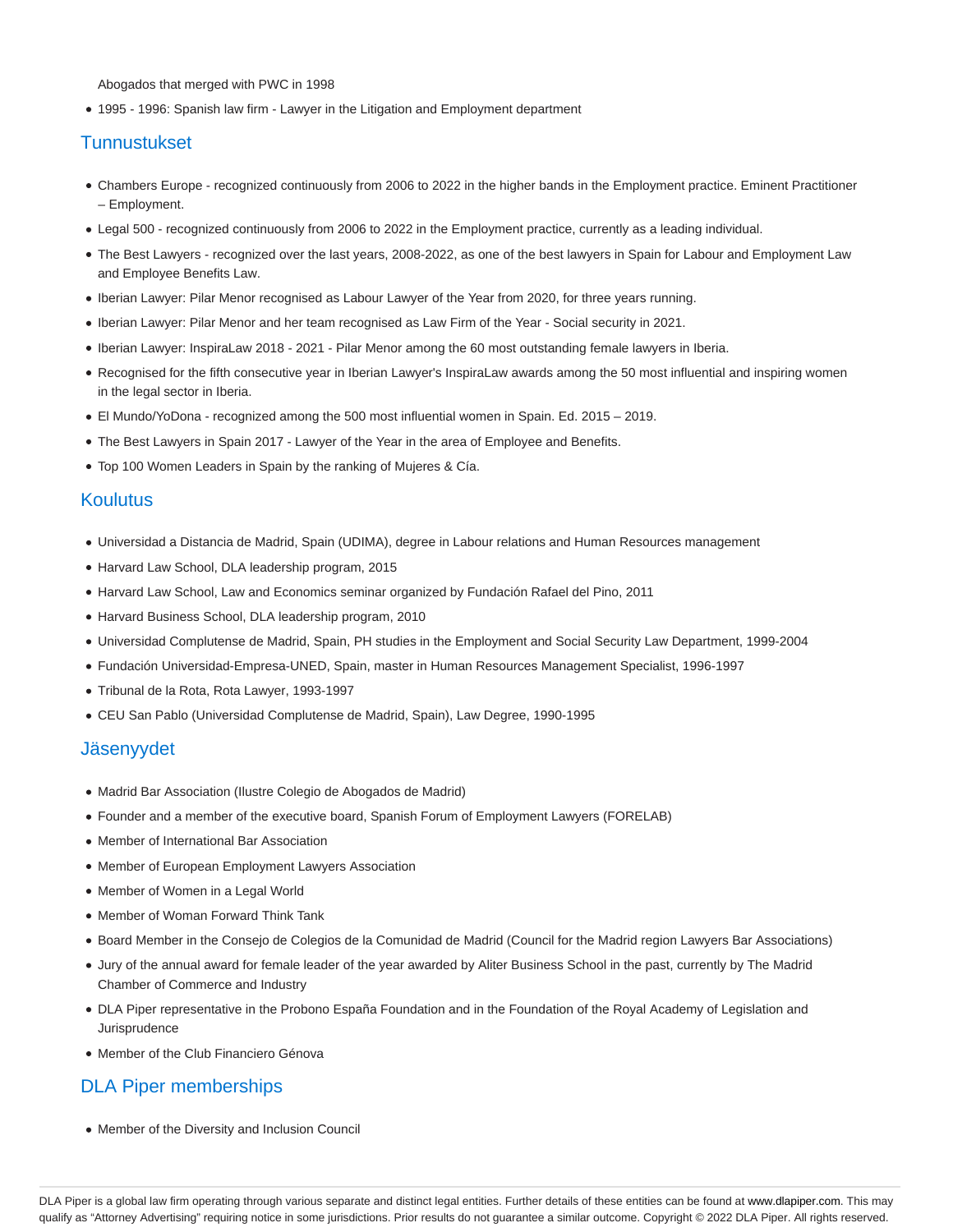- Chair of EMEA working group on Diversity and Inclusion
- Vice Chair of LAW leadership alliance for women
- Member of the Mental Health and Wellbeing Steering group

#### **Lecturer**

Pilar is a lecturer for the Employment Law Master Degree at the Garrigues Studies Centre (Universidad de Nebrija) and teacher for the Business Law Master and master for the access to the legal profession at the ICADE university.

#### INSIGHTS

### **Publications**

**EU Whistleblower Directive: Implementation Tracker - Whistleblowing Laws in Europe: An international guide**

June 2022

**EU Whistleblower Directive: Key provisions, SOX comparison and Actions for business**

### June 2022

Recent scandals such as the Luxembourg Leaks financial scandal and the Panama Papers have highlighted the important role that whistleblowers can play in exposing breaches of EU law.

- Chambers Employment Guide 2019 Spanish chapter
- Annual review of employment cases for lawyers, Editorial la Ley, Wolters Kluwer (Years from 2007 to 2020 continuously)

## **Events**

## **Previous**

**European Dinner**

10 May 2022 Webinar

**Looking ahead: global changes and employment challenges**

8 February 2022 | 3:00 - 5:00 pm Webinar